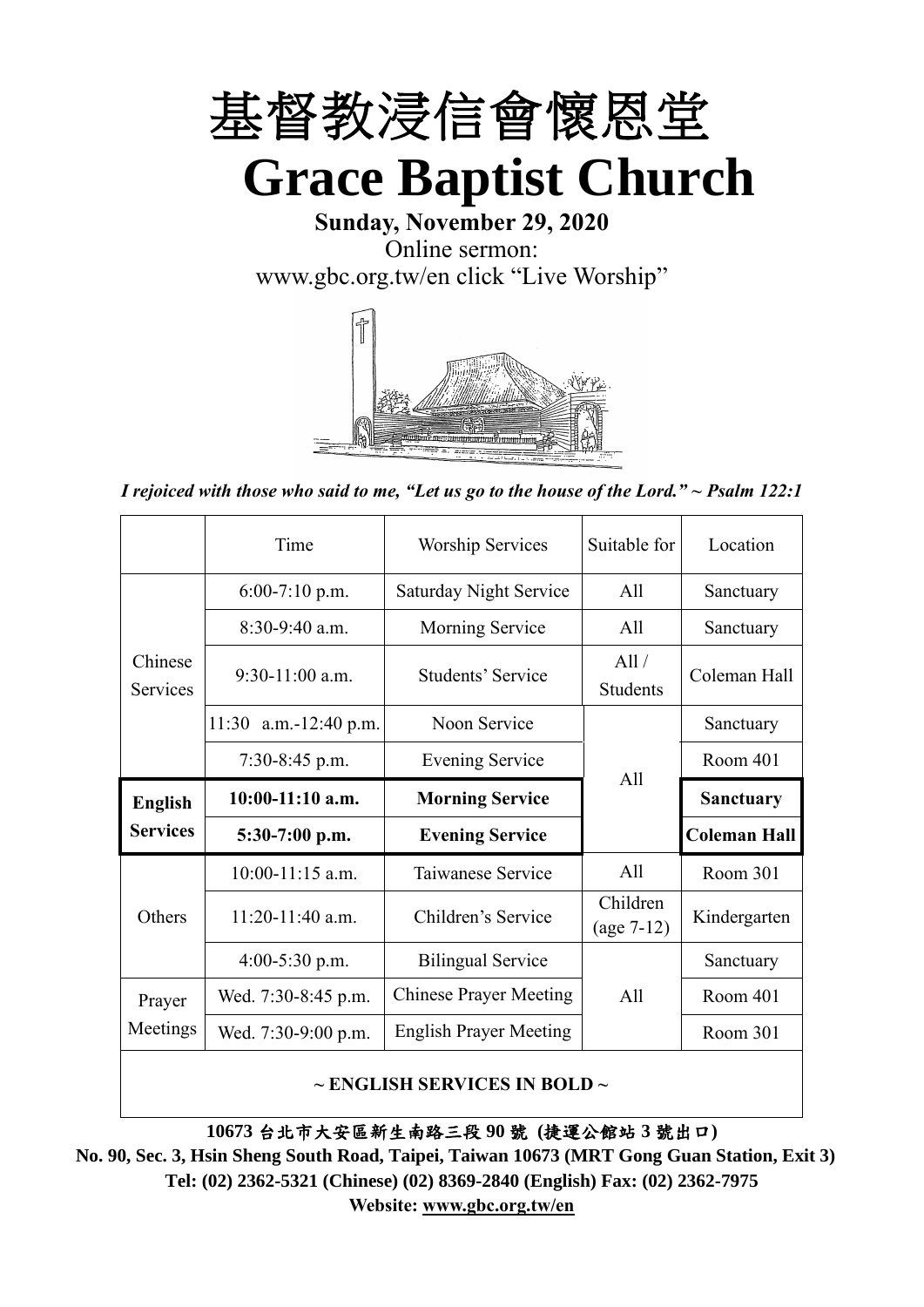| <b>Welcome to Grace Baptist Church English Congregation.</b><br>Thank you for choosing to worship with us and celebrate the glory of our Lord. |                                                                                                                 |                                             |  |  |  |  |
|------------------------------------------------------------------------------------------------------------------------------------------------|-----------------------------------------------------------------------------------------------------------------|---------------------------------------------|--|--|--|--|
|                                                                                                                                                | Morning Worship Service - 10:00 a.m.                                                                            |                                             |  |  |  |  |
|                                                                                                                                                | Sunday, November 29, 2020 (Sanctuary)                                                                           |                                             |  |  |  |  |
| Prelude                                                                                                                                        |                                                                                                                 | <b>GBC</b> Orchestra                        |  |  |  |  |
| <b>Advent Reading</b>                                                                                                                          |                                                                                                                 | Lin Family                                  |  |  |  |  |
| Greeting/Prayer                                                                                                                                |                                                                                                                 | Michael Huang                               |  |  |  |  |
| Worship through Music                                                                                                                          | "The Church's One Foundation" - #346<br>"Give Thanks" - $#576$                                                  |                                             |  |  |  |  |
| Pastoral Prayer                                                                                                                                |                                                                                                                 | <b>Pastor Nick Brideson</b>                 |  |  |  |  |
| Worship through Music                                                                                                                          | "Living Hope"<br>"Here Am I, Send Me" - #523                                                                    | Michael Huang                               |  |  |  |  |
| <b>Offertory Prayer</b>                                                                                                                        |                                                                                                                 | Yuri Shih                                   |  |  |  |  |
| Tithes and Offerings/Special Music                                                                                                             | 'Amazing Grace'                                                                                                 | GBC Orchestra                               |  |  |  |  |
| Doxology                                                                                                                                       |                                                                                                                 |                                             |  |  |  |  |
| Pray for Our Church                                                                                                                            |                                                                                                                 | Minister Priscilla Liao                     |  |  |  |  |
| <b>Scripture Reading</b>                                                                                                                       | Romans 10:9-17                                                                                                  |                                             |  |  |  |  |
| Message                                                                                                                                        | Committed to His Mission                                                                                        | Pastor Nick Brideson                        |  |  |  |  |
| <b>Response Song</b>                                                                                                                           | "I Am Thine, $O$ Lord" - $\#535$                                                                                |                                             |  |  |  |  |
| Benediction                                                                                                                                    |                                                                                                                 |                                             |  |  |  |  |
| Welcome                                                                                                                                        |                                                                                                                 |                                             |  |  |  |  |
| Closing Song                                                                                                                                   | "As the Lord Is with Us"                                                                                        | Michael Huang                               |  |  |  |  |
| Postlude                                                                                                                                       |                                                                                                                 | <b>GBC</b> Orchestra                        |  |  |  |  |
| Wear a mask<br>before entering                                                                                                                 | Nursery care is available in the "Cry Room" at the back of<br>the Sanctuary during the Morning Worship Service. |                                             |  |  |  |  |
| the Cry Room.                                                                                                                                  |                                                                                                                 |                                             |  |  |  |  |
|                                                                                                                                                | Evening Worship Service – 5:30 p.m.                                                                             |                                             |  |  |  |  |
|                                                                                                                                                | Sunday, November 29, 2020 (Coleman Hall)                                                                        |                                             |  |  |  |  |
| Prelude                                                                                                                                        |                                                                                                                 | Michael Tsai                                |  |  |  |  |
| <b>Advent Reading</b>                                                                                                                          |                                                                                                                 | Ngo Family                                  |  |  |  |  |
| Prayer                                                                                                                                         |                                                                                                                 | Minister Kevin Wang, Leader                 |  |  |  |  |
| Worship through Music                                                                                                                          | "Saved My Soul"                                                                                                 |                                             |  |  |  |  |
| Greeting                                                                                                                                       |                                                                                                                 | Minister Priscilla Liao                     |  |  |  |  |
| <b>Pastoral Praver</b>                                                                                                                         |                                                                                                                 | Pastor Nick Brideson                        |  |  |  |  |
| Worship through Music                                                                                                                          | "O Lord, My Rock and My Redeemer"<br>"The Power of the Cross"<br>"God Is for Us"                                | Minister Kevin Wang, Leader                 |  |  |  |  |
| <b>Offertory Prayer</b>                                                                                                                        |                                                                                                                 | <b>Grant Burgess</b>                        |  |  |  |  |
| Tithes and Offerings                                                                                                                           |                                                                                                                 |                                             |  |  |  |  |
| Pray for Our Church                                                                                                                            |                                                                                                                 | Minister Priscilla Liao                     |  |  |  |  |
| <b>Scripture Reading</b>                                                                                                                       | Romans 10:9-17                                                                                                  |                                             |  |  |  |  |
| Message                                                                                                                                        | Committed to His Mission                                                                                        | <b>Pastor Nick Brideson</b>                 |  |  |  |  |
| <b>Response Song</b>                                                                                                                           | "O Church Arise"                                                                                                |                                             |  |  |  |  |
| <b>Closing Prayer</b>                                                                                                                          |                                                                                                                 |                                             |  |  |  |  |
| Welcome                                                                                                                                        |                                                                                                                 |                                             |  |  |  |  |
| <b>Closing Song</b><br>Postlude                                                                                                                | "God Is for Us"                                                                                                 | Minister Kevin Wang, Leader<br>Michael Tsai |  |  |  |  |
|                                                                                                                                                |                                                                                                                 |                                             |  |  |  |  |
|                                                                                                                                                | <b>Our Vision Is to Spread the Gospel</b>                                                                       |                                             |  |  |  |  |

To achieve this, we aim:

- ⚫ To become a house of prayer
- ⚫ Through prayer, to build the body of Christ
- ⚫ From the body, to do the work of mission in Taipei, Taiwan, and neighboring countries *"but you will receive power when the Holy Spirit has come upon you; and you shall be My witnesses both in Jerusalem, and in all Judea and Samaria, and even to the remotest part of the earth." -* Acts 1:8 (NASB)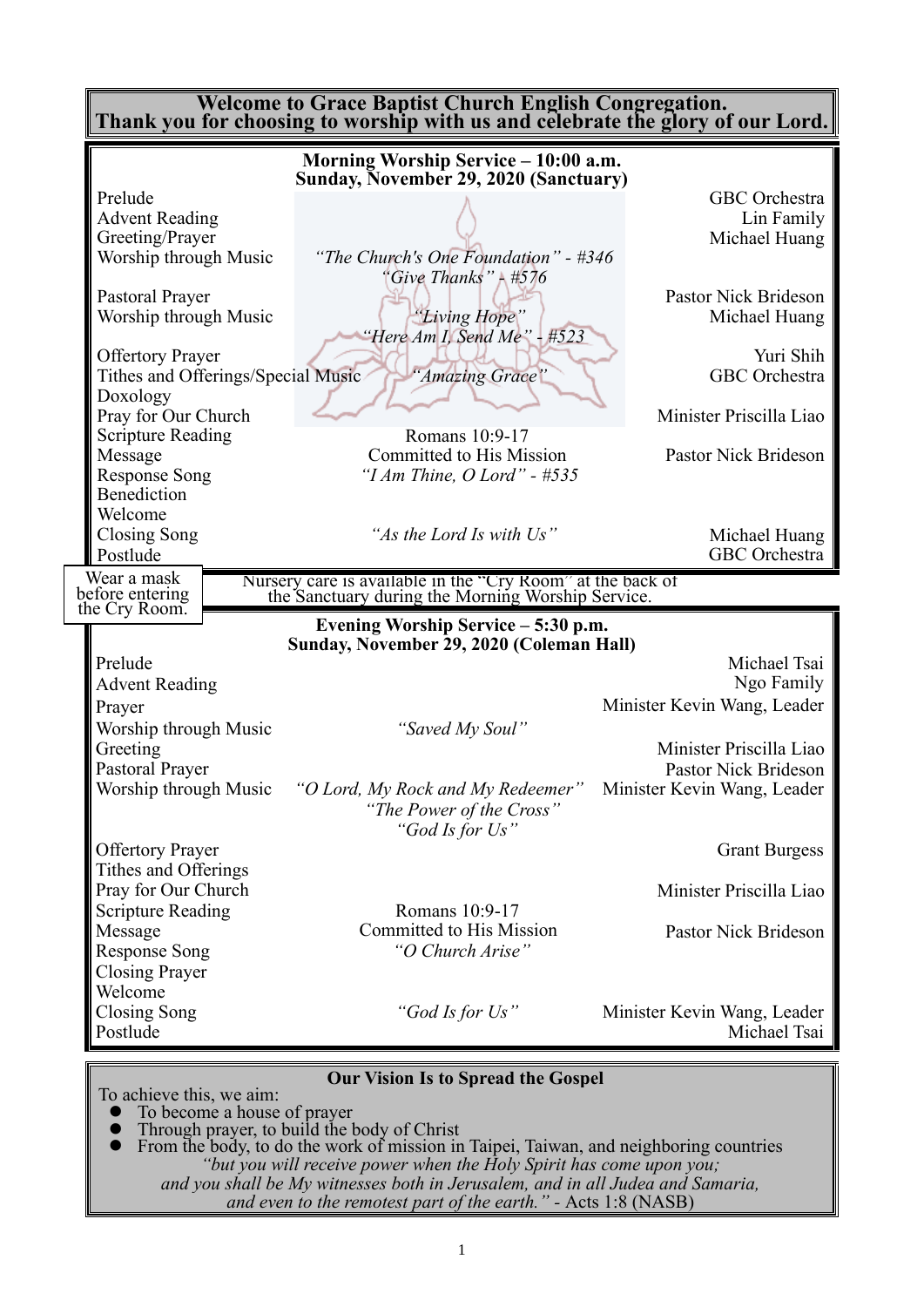# **Sermon Topic: Committed to His Mission Scripture: Romans 10:9-17**

## **Speaker: Pastor Nick Brideson November 29, 2020**

#### **Scripture: Romans 10:9-17 (NASB)**

<sup>9</sup> that if you confess with your mouth Jesus as Lord, and believe in your heart that God raised Him from the dead, you will be saved; <sup>10</sup> for with the heart a person believes, resulting in righteousness, and with the mouth he confesses, resulting in salvation.  $11$  For the Scripture says, "Whoever believes in Him will not be put to shame." <sup>12</sup> For there is no distinction between Jew and Greek; for the same Lord is Lord of all, abounding in riches for all who call on Him; <sup>13</sup> for "Everyone who calls on the name of the Lord will be saved."

<sup>14</sup> How then are they to call on Him in whom they have not believed? How are they to believe in Him whom they have not heard? And how are they to hear without a preacher? <sup>15</sup> But how are they to preach unless they are sent? Just as it is written: "How beautiful are the feet of those who bring good news of good things!"

<sup>16</sup> However, they did not all heed the good news; for Isaiah says, "Lord, who has believed our report?" <sup>17</sup> So faith comes from hearing, and hearing by the word of Christ.

**Notes:**



## **Sermon Next Sunday,** *December 6***:**

| <b>Speaker</b>                                                                                                                           | <b>Topic</b>     | <b>Bible Text</b> |  |  |
|------------------------------------------------------------------------------------------------------------------------------------------|------------------|-------------------|--|--|
| Pastor Nick Brideson                                                                                                                     | Walking in Grief | Psalm $116$       |  |  |
| Study the Bible text ahead and you will get more from the sermon.<br>You are welcome to join one of the Sunday classes listed on page 6. |                  |                   |  |  |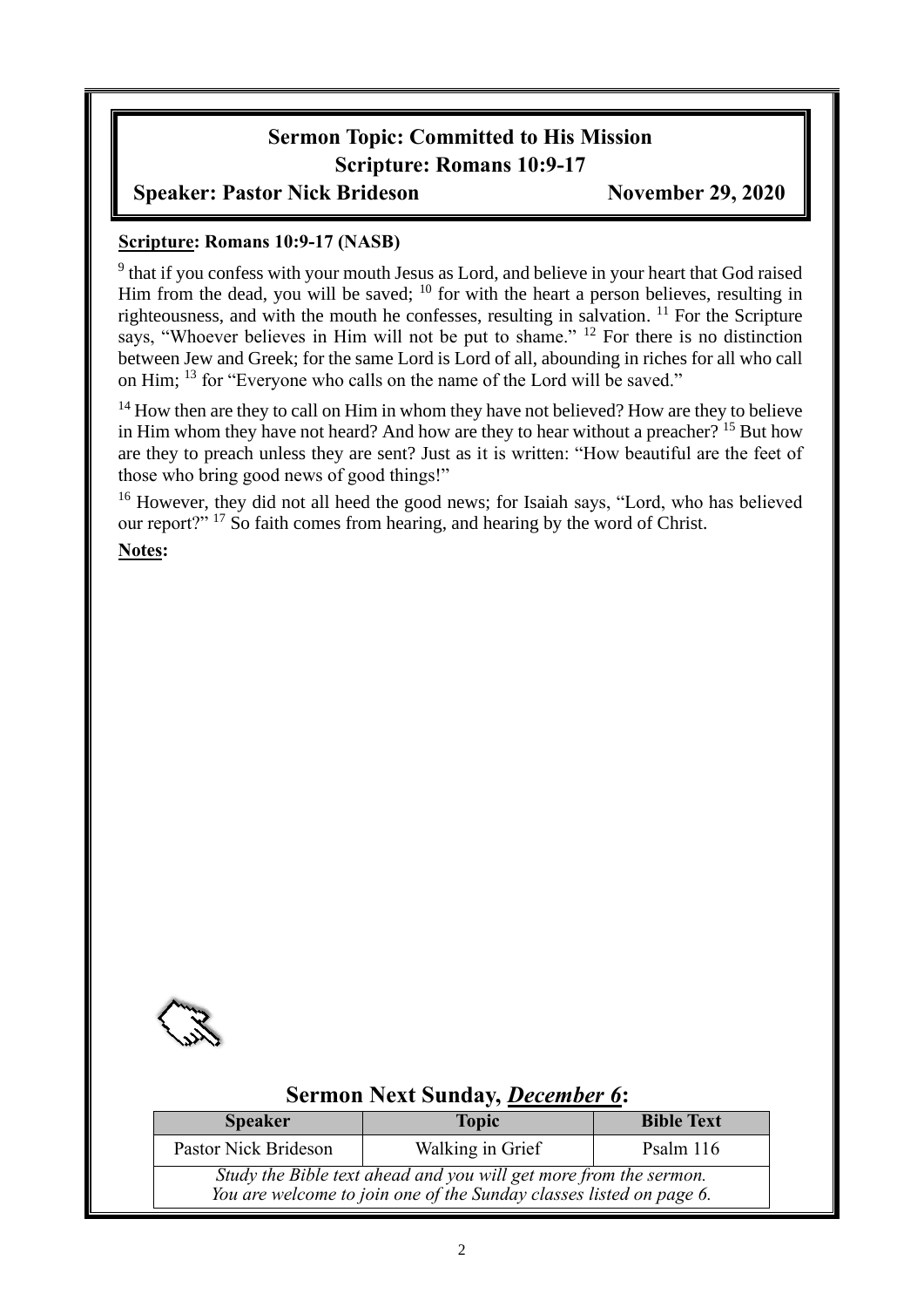## **Wednesday Night Prayer Meeting**

*"My house shall be called a house of prayer" (Matthew 21:13)* Let us be a church of prayer. Come and pray with brothers and sisters in Christ 7:30 - 9:00 p.m. every Wednesday in Room 301. Go directly to the physical Prayer Meeting or email Minister Priscilla (priscilla@gbc.org.tw) for how to join the Zoom Prayer Meeting. Email prayer requests to Minister Priscilla.

Prayer Focus for this coming Wednesday: *Caring/Healing/Families*



What has been the meaning of "HAPPY BIRTHDAY, JESUS!" in our bulletin? Christmas is the one time of the year we especially celebrate the gift of Jesus' birth.

On December 20th, GBC will celebrate Jesus' birthday by giving a Special Missions Offering to Jesus as a birthday present. As an expression of having first given ourselves to

**Jesus, let us personally and generously** participate in this Special Missions Offering!!

# **Scholarship/Grant Results**

9 people from the English Congretation have received Scholarships/Grants. May the Lord bless their study and guide them through their education.

#### **The receivers are:**

- *- Axel Rodriguez*
- *- Bharath Kumar*
- *- Johanna Ferng*
- *- Joram Mburu*
- **-** *Lekissa Alemayehu*<br> **-** *MaryAnn Chiu*<br>
 *Monica Kong*<br>
 *Praise Tan*<br>
 *Sarri*
- *- MaryAnn Chiu*
- *- Monica Kong*
- *- Praise Tan*
- *- Samuel Chiu*

#### **From the Senior Pastor Peter Wu and the Pastoral Team**

Dear GBC family members, peace be with you!

Due to the recent crisis on the college campus, GBC's Ministers held an emergency meeting on Tuesday, November 17 to pray for students. We also discussed what GBC can do for the Lord and for the student community in this situation.

We are currently looking at three approaches. Please pray and participate where possible.

- 1. We ask qualified and certified counseling psychologists and clinical psychologists among our members, if you are willing to join our "Short-Term Campus Crisis Counseling Team", to please contact Minister Charlene Chang at: 02-23625321 ext. 128; clchangym@gbc.org.tw
- 2. GBC pastoral staff will accept general counseling cases that do not require professional counseling.
- 3. We will recruit people from our congregation who are willing to serve as companions. These people will be organized to provide care, companionship, and/or support. If you are willing to join, please scan the QR code and fill in your basic information so we can contact you.

May the Lord give us love and strength to pray, care, and participate.

#### **COVID-19 Precautions**

- ➢ Wearing a mask inside GBC to cover the ➢ All meetings should keep an nose and mouth is **required**.
- ➢ Check temperature at the front door (Enter through GBC front door. Back door is for *exit* only.) The gate from the coffee deck (next to the sushi restaurant) will be open for people leaving GBC immediately after the AM service.
- $\triangleright$  Wash hands frequently
- ➢ See a doctor and stay home if you have a fever and cough.
- ➢ No buffet-style food in groups/meetings inside GBC. (Only lunch boxes or food in sealed packages. Drinks must be in individual containers.)
- attendance record. The leader should keep the record for at least one month in case it is needed.



- $\triangleright$  Fill out the seating form when joining a worship service. (Family members can sit together and fill out one form with one seat number to include all members.)
- Take your bulletin home or put it in boxes marked "Bulletin RECYLE".
- ➢ The government asks all people to not travel overseas. All people who arrive in Taiwan from overseas MUST self-quarantine for 14 days. During your quarantine, GBC welcomes you to join our worship via the Internet.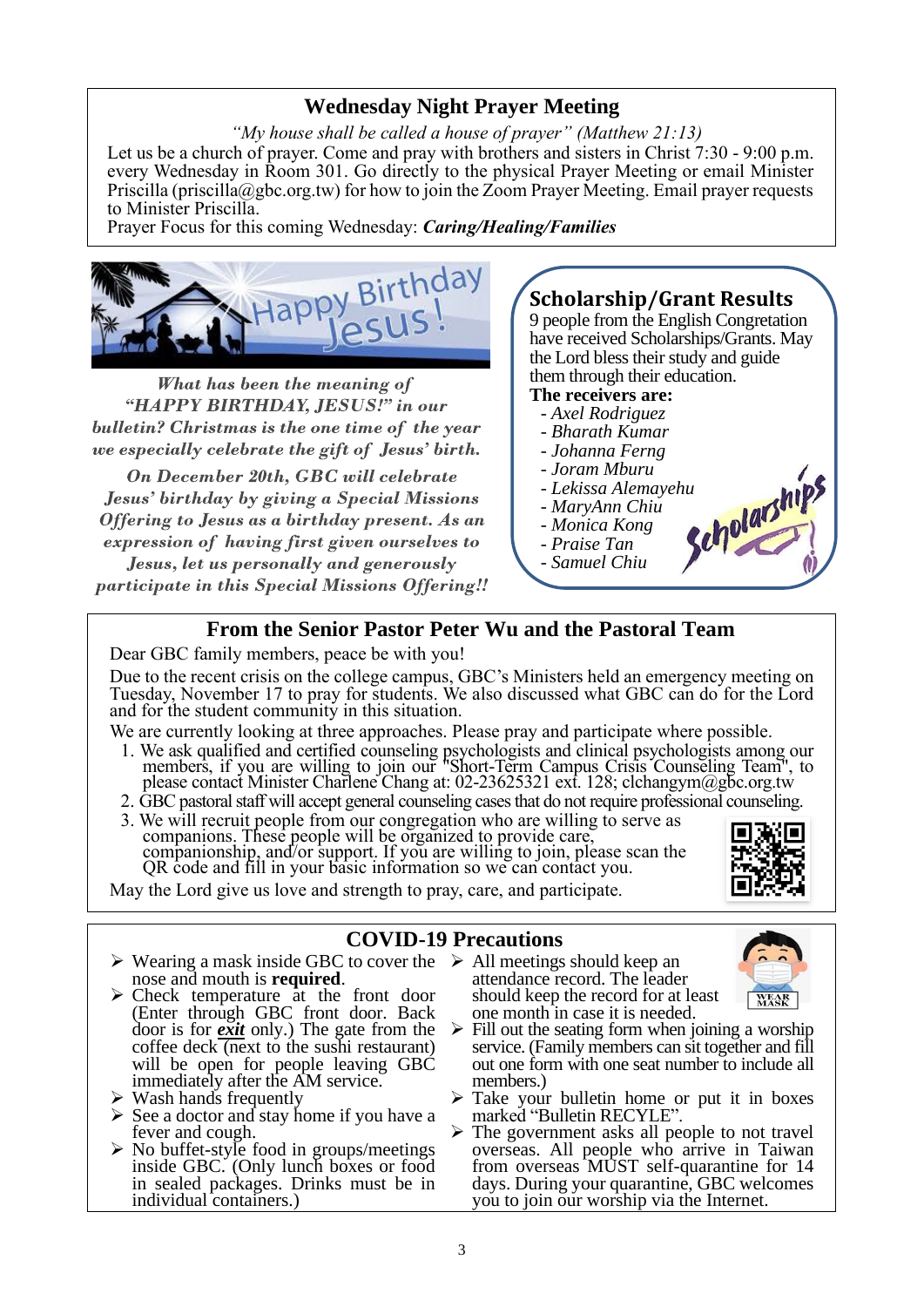

## **Young Adults Fellowship Next Meeting: This Saturday, December 5**

Young Adults Fellowship is for young adults from the age of 20-35 to study God's Word and grow together on 1st and 3rd Saturdays from 4:30 to 6:00 p.m. in WanFu 22 (next to GBC building). The next meeting will be this Saturday, December 5. Please join the Fellowship directly.



Contact Minister Kevin Wang at kevin@gbc.org.tw if you need more information.

**New BSfL Season**

#### **Bible Studies for Life: Winter Season Starts December 6**



Whether you are young or old, if you follow Jesus, you are a disciple. But the quality of your discipleship isn't measured by how well you can answer questions. Discipleship is about being *transformed* into the likeness of Jesus. And transformation starts in the Word. That's why *Bible Studies for Life* is carefully crafted to help kids, students, and adults purposefully become more like Jesus every day.

(13 sessions: on Sundays from December 6 to February 28, 2021) We have eight *Bible Studies for Life* classes available. Please check classroom information listed on page 6 and join one of the classes directly from December 6.

| <b>2020 Christmas Events</b> |                 |                                                                                                       |                     |  |  |
|------------------------------|-----------------|-------------------------------------------------------------------------------------------------------|---------------------|--|--|
| Date                         | <b>Time</b>     | <b>Event</b>                                                                                          | <b>Location</b>     |  |  |
| Dec. $4(Fri.)$               | $19:45 - 21:30$ | Yin Qi Christmas Music Evangelism                                                                     | Sanctuary           |  |  |
|                              | $09:00 - 12:00$ | <b>Grace Preschool Christmas Celebration</b>                                                          | Coleman Hall        |  |  |
| Dec. $5$ (Sat.)              | $15:30 - 17:30$ | Yin Qi Christmas Music Evangelism                                                                     | Sanctuary           |  |  |
| Dec. 11 (Fri.)               | $19:30 - 21:00$ | <b>YMCA Music Concert – Messiah</b>                                                                   | Sanctuary           |  |  |
| Dec. 13 (Sun.)               | $14:00 - 16:00$ | <b>Mabuhay Christmas Celebration (English)</b>                                                        | Coleman Hall        |  |  |
|                              | $10:00 - 11:10$ | <b>Hallel Singers Christmas Presentation</b><br>$- AM$ (English)                                      | <b>Sanctuary</b>    |  |  |
|                              |                 | <b>Note:</b> Our regular Christmas Potlucks are cancelled this year<br>due to $\overline{COVID-19}$ . |                     |  |  |
|                              | $11:30 - 13:00$ | <b>Chinese Christmas Service</b>                                                                      | Sanctuary           |  |  |
| Dec. $20$ (Sun.)             | $11:30 - 12:30$ | <b>AWANA Christmas Presentation (English)</b>                                                         | <b>Room 401</b>     |  |  |
|                              | $18:00 - 19:20$ | <b>Hallel Singers Christmas Presentation</b><br>$-PM$ (English)                                       | <b>Sanctuary</b>    |  |  |
|                              | $19:30 - 21:30$ | <b>Christmas Evangelical Musical</b>                                                                  | Sanctuary           |  |  |
| Dec. $24$ (Thu.)             | $22:00 - 23:00$ | <b>Christmas Eve Service (English)</b>                                                                | <b>Coleman Hall</b> |  |  |
|                              | $22:00 - 23:00$ | <b>Christmas Eve Service</b>                                                                          | Sanctuary           |  |  |
|                              | $23:30 - 01:30$ | <b>Christmas Eve Midnight Concert</b>                                                                 | Sanctuary           |  |  |
| Dec. $26$ (Sat.)             | $10:00 - 13:00$ | <b>Indian Christmas Celebration (English)</b>                                                         | <b>Coleman Hall</b> |  |  |
|                              | * * *           | <b>ENGLISH SERVICES IN BOLD <math>\star \star \star</math></b>                                        |                     |  |  |

**More announcements on page 5**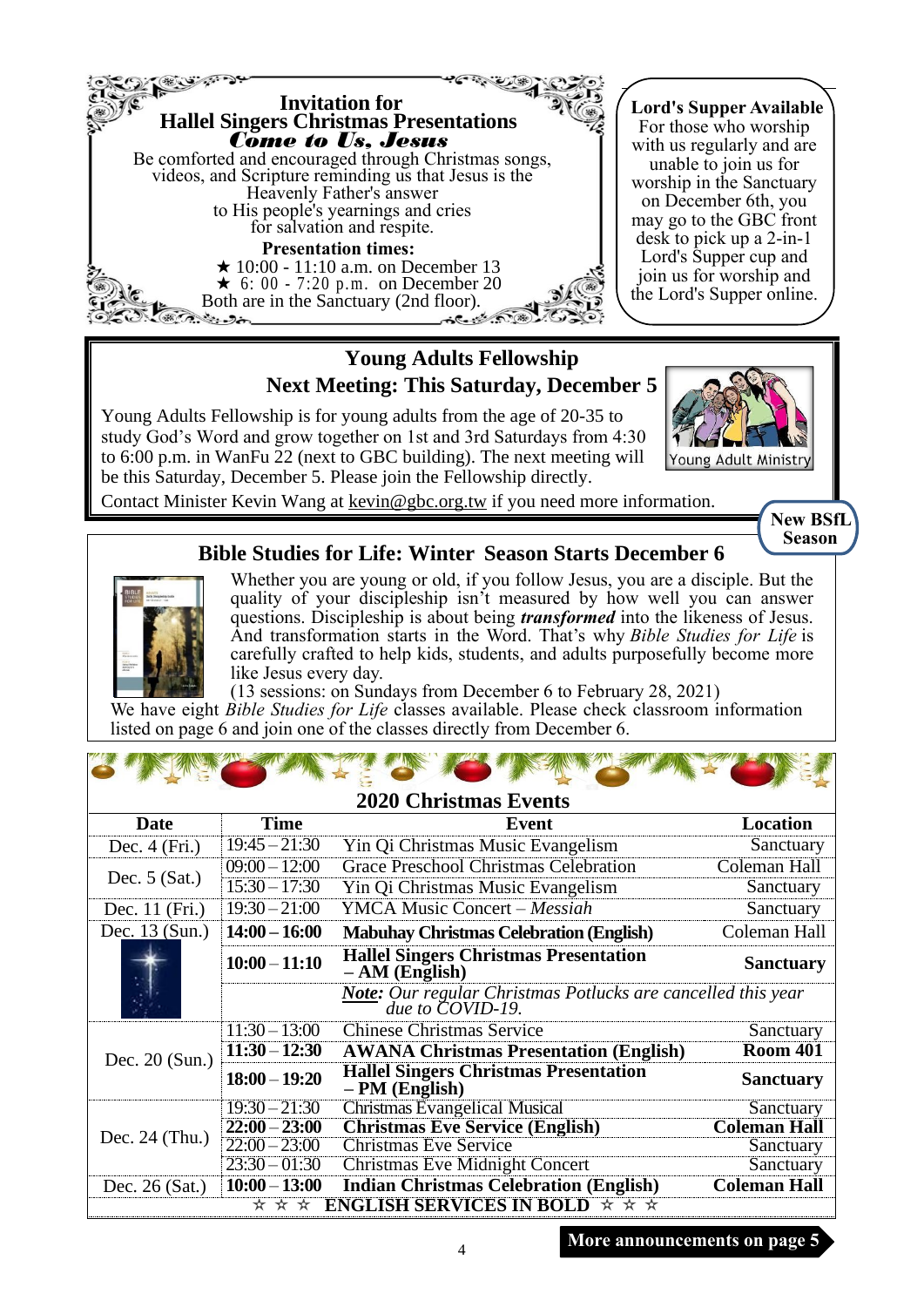# **Mabuhay Fellowship Christmas Celebration: December 13**

To celebrate the birth of our Lord Jesus, the Mabuhay Fellowship warmly invites you, your family, and friends to a CHRISTmas program on December 13 at 2:00 p.m. in Coleman Hall. The program features dances and songs of thanks and praises to God for the joy of Emmanuel: God with Us. The inspirational talk is on "CHRISTmas Parol" (CHRISTmas Star Lantern), based on Matthew 2:1-12. The speaker is Ms. Shirley Ho, Assistant Professor of the Old Testament at the China Evangelical Graduate School of Theology. If you want to join an exchanging of gifts, please bring a gift worth at least NT\$200.



- Marriage-Related Services: GBC provides marriage-related services (counseling on marriage problems/questions, pre-marrital counseling…..) for registered members. Please contact SueJenny (suejenny@gbc.org.tw) to schedule the meetings if you need counseling.
- **Issues with Our Website:** Please follow the instructions listed on GBC website home page: https://www.gbc.org.tw/en
- **Be Careful of Fake Emails:** For details see GBC website home page[: https://www.gbc.org.tw/en](https://www.gbc.org.tw/en)
- Evergreen Bilingual Fellowship: Evergreen Fellowship meets every Saturday night from 6:00 to 8:00 p.m. in GBC. To join, please email: [wistlesliang@hotmail.com.](mailto:wistlesliang@hotmail.com)

**English Congregation Leaders**

| English Pastor: Nick Brideson                                                                                                                                                                                                                                                                                                                                                                                                                                                                                                                          |                                                                                                                                                                                                                                                                                                                                                                                                                               |                                                                                                                                                                                                                                                                                                                                                                                                                                                                                                |                                                                                                                                                                                                                                                                                                                                                            |                                                                                                                                                                                                                                                                                                            |  |
|--------------------------------------------------------------------------------------------------------------------------------------------------------------------------------------------------------------------------------------------------------------------------------------------------------------------------------------------------------------------------------------------------------------------------------------------------------------------------------------------------------------------------------------------------------|-------------------------------------------------------------------------------------------------------------------------------------------------------------------------------------------------------------------------------------------------------------------------------------------------------------------------------------------------------------------------------------------------------------------------------|------------------------------------------------------------------------------------------------------------------------------------------------------------------------------------------------------------------------------------------------------------------------------------------------------------------------------------------------------------------------------------------------------------------------------------------------------------------------------------------------|------------------------------------------------------------------------------------------------------------------------------------------------------------------------------------------------------------------------------------------------------------------------------------------------------------------------------------------------------------|------------------------------------------------------------------------------------------------------------------------------------------------------------------------------------------------------------------------------------------------------------------------------------------------------------|--|
| Pastor Nick Brideson                                                                                                                                                                                                                                                                                                                                                                                                                                                                                                                                   | Minister Priscilla Liao                                                                                                                                                                                                                                                                                                                                                                                                       |                                                                                                                                                                                                                                                                                                                                                                                                                                                                                                | Minister Kevin Wang                                                                                                                                                                                                                                                                                                                                        |                                                                                                                                                                                                                                                                                                            |  |
| <b>Adult Education</b><br>/Mission                                                                                                                                                                                                                                                                                                                                                                                                                                                                                                                     | AM Worship                                                                                                                                                                                                                                                                                                                                                                                                                    | Children's<br>Education/Caring                                                                                                                                                                                                                                                                                                                                                                                                                                                                 | PM Worship                                                                                                                                                                                                                                                                                                                                                 | Youth/Fellowship                                                                                                                                                                                                                                                                                           |  |
| <b>Adult Education</b><br>Nick Brideson<br>nick@gbc.org.tw<br><b>Foreign Mission:</b><br><b>Medical/Dental Team</b><br>Armand Lim<br>rmanlim@yahoo.com<br><b>VBS</b> Team<br>Priscilla Liao<br>priscilla@gbc.org.tw<br><b>Taiwan Mission:</b><br><b>TaiTung Team</b><br>Cherrie Gow Lim<br>cvgow@yahoo.com<br><b>Orphanage Ministry</b><br>Julie Chen<br>yuling0914@gmail.com<br><b>NTU Friday English</b><br><b>Conversation Group</b><br>Roy Treurnicht<br>roytreur@gmail.com<br><b>Ethiopian Students Group</b><br>Abex Tesfaye<br>abex98@gmail.com | <b>Morning Music</b><br>Cherrie Gow Lim<br>cvgow@yahoo.com<br><b>Morning Greeters</b><br>Chien Ferng<br>cferng@gmail.com<br><b>Adult Choir</b><br><b>Hand Bell Choir</b><br>Juliet Jao<br>lenyinjao@gmail.com<br><b>Hallel Singers</b><br>Cherrie Gow Lim<br>cvgow@yahoo.com<br><b>Morning Fellowship Tea</b><br>Yuri Shih<br>yuchen phone@hotmail.com<br><b>Morning Multimedia</b><br>Vicky Lin<br>gbcmorningmedia@gmail.com | <b>Cryroom Children's</b><br><b>Care Ministry</b><br>Abby Tu<br>abbbytu@gmail.com<br>Preschool<br>Joanna Peng<br>Joanna1285@hotmail.com Evening Multimedia<br><b>AWANA Spark Group</b><br>Crystal Turner<br>elisayeh@yahoo.com<br><b>AWANA T&amp;T Group</b><br>Ming Lai<br>minglai88@gmail.com<br><b>Prayer Ministry</b><br>Priscilla Liao<br>priscilla@gbc.org.tw<br><b>Hospital Visitation</b><br>Amanda Lou<br>lou.amanda@gmail.com<br><b>Small Groups</b><br>Women<br>General<br>Ministry | <b>Evening Music Team</b><br>Alex Chen<br>gbceworshipteam@gmail.com above)<br><b>Evening Greeters</b><br>Vicky Kuo<br>asiaglobe999@gmail.com<br>Jusak Tandean<br>jtandean@yahoo.com<br><b>Evening Tea / Baptism</b><br><b>Celebration Fellowship</b><br>Michelle Cheng<br>yealincheng@yahoo.com<br><b>Baptism Support</b><br>Aline Kao<br>aline@gbc.org.tw | <b>Trinity Youth</b><br>(Grade 7 and<br>Grant & Kirsten<br><b>Burgess</b><br>grantburgess@live.co.za<br><b>Mabuhay Fellowship</b><br>Ava Zamora<br>avazam@yahoo.com<br><b>Young Adults</b><br>Fellowship<br>Kevin Wang<br>kevin@gbc.org.tw<br><b>Small Groups</b><br>Youth<br><b>Students</b><br>Parenting |  |
| <b>Secretarial staff</b><br>SueJenny Hsu<br>Stella Chen (part-time)<br>suejenny@gbc.org.tw<br>stella@gbc.org.tw                                                                                                                                                                                                                                                                                                                                                                                                                                        |                                                                                                                                                                                                                                                                                                                                                                                                                               | Deacon<br>Michael Huang<br>mhuang500@yahoo.com                                                                                                                                                                                                                                                                                                                                                                                                                                                 |                                                                                                                                                                                                                                                                                                                                                            | <b>Alternate Deacon</b><br>Armand Lim<br>rmanlim@yahoo.com                                                                                                                                                                                                                                                 |  |

# 5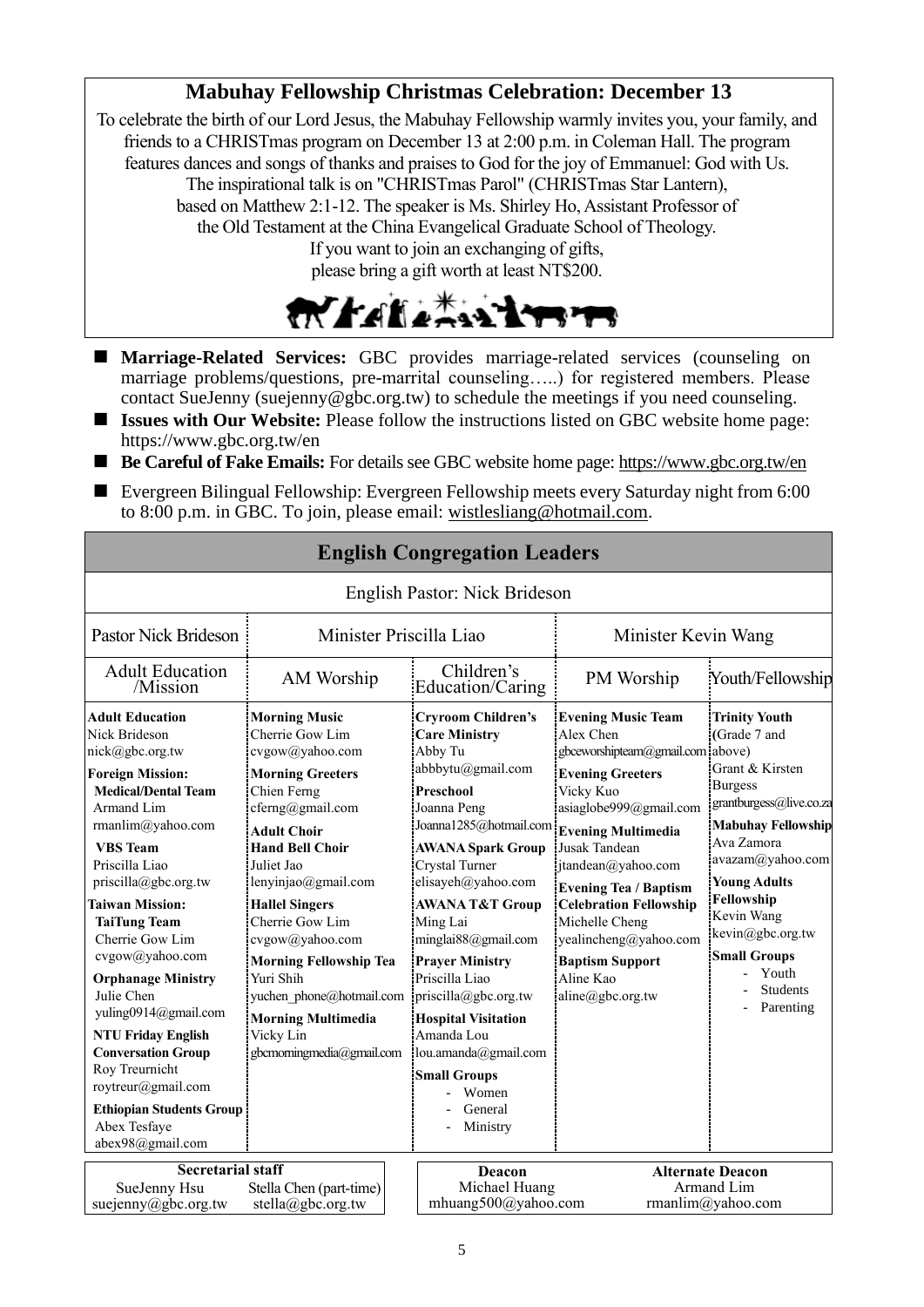| <b>★★ Sunday School Information – Join a class directly ★★</b> |                                                                                                                       |                                                                                      |  |  |  |
|----------------------------------------------------------------|-----------------------------------------------------------------------------------------------------------------------|--------------------------------------------------------------------------------------|--|--|--|
| <b>Class</b>                                                   | Time & Room                                                                                                           |                                                                                      |  |  |  |
| <b>Beginning Christian Life</b>                                | <b>NOTE:</b> To go to either the Calvary or Mount of Olives<br>rooms, take the stairs by the front desk, 2.5th floor. |                                                                                      |  |  |  |
| Alpha – New and non-Christians                                 | $11:30$ a.m.                                                                                                          | Calvary Room                                                                         |  |  |  |
| Christianity 101 - required for baptism                        | $11:30$ a.m.                                                                                                          | <b>Mount of Olives</b>                                                               |  |  |  |
| <b>Maturing Christians</b>                                     |                                                                                                                       |                                                                                      |  |  |  |
|                                                                | $9:00$ a.m.                                                                                                           | Mount of Olives Room                                                                 |  |  |  |
| <b>Bible Studies for Life</b>                                  | $11:30$ a.m.                                                                                                          | 5 classes:<br>Room B03 - in Bahasa<br>Room B04<br>Room B05<br>WanFu 22A<br>WanFu 22C |  |  |  |
|                                                                | $2:30$ p.m.                                                                                                           | Room 306                                                                             |  |  |  |
|                                                                | $4:00$ p.m.                                                                                                           | Room 305                                                                             |  |  |  |
| <b>Youth: Grade 7 and above</b>                                |                                                                                                                       |                                                                                      |  |  |  |
| <b>Bible Studies for Life</b>                                  | 11:30 a.m.                                                                                                            | Room 405                                                                             |  |  |  |
| <b>Children</b>                                                |                                                                                                                       |                                                                                      |  |  |  |
| Nursery - Age 3 and under                                      | 11:20 a.m. $-12:50$ p.m.                                                                                              | Kindergarten                                                                         |  |  |  |
| Preschool - Age 3 to 5                                         | 11:40 a.m. $-12:40$ p.m.                                                                                              | Room 403                                                                             |  |  |  |
| AWANA - Kindergarten $(\pm \text{H})$ to Grade 6               | 11:30 a.m. $-1:00$ p.m.                                                                                               | Rooms 401 / 404                                                                      |  |  |  |

| $\star \star$ Fellowships - Join a fellowship directly $\star \star$ |                                                           |            |  |  |
|----------------------------------------------------------------------|-----------------------------------------------------------|------------|--|--|
| Fellowship<br>Time<br>Location                                       |                                                           |            |  |  |
| Mabuhay                                                              | Sundays; $2:00 - 4:00$ p.m.                               | <b>B05</b> |  |  |
| Young Adults $(20 - 35 \text{ y.o.})$                                | $1st$ & 3 <sup>rd</sup> Saturdays; 4:30 p.m. to 6:00 p.m. | WanFu 22   |  |  |

| $\star\star$ Small Groups – Contact the leader to join $\star\star$                                               |                                                 |                                                                           |                                                                  |                                     |  |
|-------------------------------------------------------------------------------------------------------------------|-------------------------------------------------|---------------------------------------------------------------------------|------------------------------------------------------------------|-------------------------------------|--|
| <b>Type</b>                                                                                                       | <b>Name</b>                                     | Day/Time                                                                  | <b>Location/Contact Emails</b>                                   |                                     |  |
| <b>Students</b>                                                                                                   | NTU Friday English<br><b>Conversation Group</b> | Friday<br>$12:20 - 1:10 \text{ pm}$                                       | NTU<br>roytreur@gmail.com                                        |                                     |  |
|                                                                                                                   | International Students Group                    | Friday<br>$7:30 - 9:00 \text{ pm}$                                        | WanFu 22A<br>cesaledro57@gmail.com                               |                                     |  |
| Language/<br>Nationality                                                                                          | <b>Ethiopian Students Group</b>                 | Thursday<br>$4:00 - 5:30$ p.m.<br>$2^{\text{na}}$ & 4 <sup>m</sup> Sunday | Room 307<br>abex98@gmail.com                                     |                                     |  |
| Parenting                                                                                                         | Parenting Group                                 | $11:30$ am $-12:30$ pm                                                    | GBC Room 402<br>rod syverson@hotmail.com                         |                                     |  |
| Women                                                                                                             | Women's Breakfast Group                         | 2 <sup>na</sup> & 4 <sup>th</sup> Saturday<br>$8:30 - 10:30$ am           | WanFu 22A<br>joeym.vanderwerf@gmail.com                          |                                     |  |
|                                                                                                                   | Salt $&$ Light                                  | Sunday<br>$1:30 - 3:00$ pm                                                | <b>GBC Mount of Olives Room</b><br>paulhan2908@gmail.com         |                                     |  |
|                                                                                                                   | Bilingual Interpretation Group                  | Sunday<br>$3:00 - 5:00$ pm                                                | GBC Room 303<br>$cfindler(a)$ yahoo.com                          | New<br>Meeting<br>Time <sup>'</sup> |  |
|                                                                                                                   | Crown of Beauty                                 | Saturday<br>$2:00 - 4:00$ pm                                              | <b>GBC</b> Mount of Olives Room<br>clemence $4261$ (a) gmail.com |                                     |  |
| General                                                                                                           | Thursday Night Bible<br><b>Study Group</b>      | Thursday<br>$7:30 - 9:00$ pm                                              | GBC Room 301<br>rod syverson@hotmail.com                         |                                     |  |
|                                                                                                                   | NanGang Bible<br><b>Study Group</b>             | Friday<br>$7:00 - 9:30$ pm                                                | NanGang<br>sagitamaria@gmail.com                                 |                                     |  |
|                                                                                                                   | YungHe Bible Study Group                        | Friday<br>$7:00 - 8:30$ pm                                                | YungHe<br>yedukondaluster@gmail.com                              |                                     |  |
|                                                                                                                   | HsinChu Bible Study Group                       | Friday<br>$7:30 - 8:45$ pm                                                | <b>HsinChu</b><br>rmanlim@yahoo.com                              |                                     |  |
| Ministry                                                                                                          | <b>Hospital Visitation Group</b>                | Thursday<br>$1:30 - 2:30$ pm                                              | Near GBC<br>lou.amanda@gmail.com                                 |                                     |  |
| If you are interested in starting a new group,<br>please contact Minister Priscilla Liao at priscilla@gbc.org.tw. |                                                 |                                                                           |                                                                  |                                     |  |